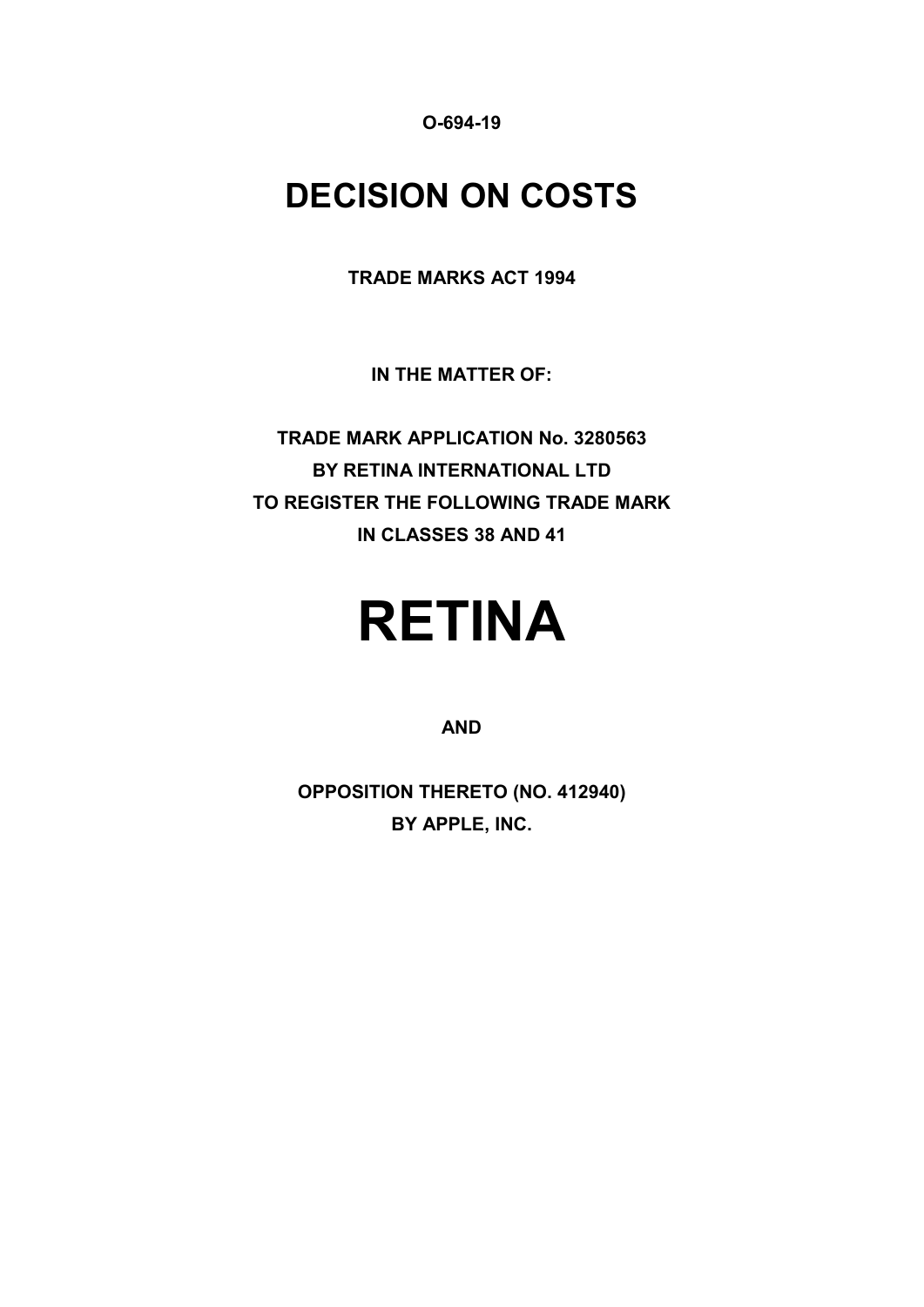#### **Introduction**

1) A main hearing was scheduled to take place before me on 7 June 2019. The day before, the applicant ("Retina International Ltd") withdrew its application and the hearing was vacated. The opponent ("Apple, Inc") claims that the late withdrawal and the applicant's previous conduct are an abuse of process and warrant an award of actual costs. This decision is to determine the costs which should be awarded.

#### **Background**

2) On 5 January 2018, the applicant applied to register the mark **RETINA** in the UK for a variety of services in classes 38 and 41. On 29 June 2018 the opponent filed a notice of opposition against the application. Only the opponent filed evidence.

3) Upon request from the opponent a main hearing was scheduled, with both parties due to attend. The opponent filed its skeleton argument in due time. At this point the applicant was not represented and therefore was not required to file a skeleton argument. As previously stated, the application was withdrawn the day before the hearing and the opponent subsequently requested an award of actual costs. The applicant provided submissions in reply to that request which I shall summarise later in this decision.

#### *Mr Michael Gleissner*

4) It is not in dispute that Mr Michael Gleissner is a director of the applicant. It is also in evidence that Mr Gleissner, and various companies of which he is a director, and the opponent have been involved in multiple disputes, often leading to off the scale costs being awarded to the winning party (often the opponent).

5) The opponent identifies several earlier decisions of the UK IPO in which off the scale costs were awarded. These include *Sherlock Systems CV v Apple Inc*, BL-O-118-17, where the hearing officer awarded £38,085 to the opponent. The opponent makes particular reference to the hearing officer's comment that "I have no doubt that the applicants acted unreasonably". A further example is the *Trump*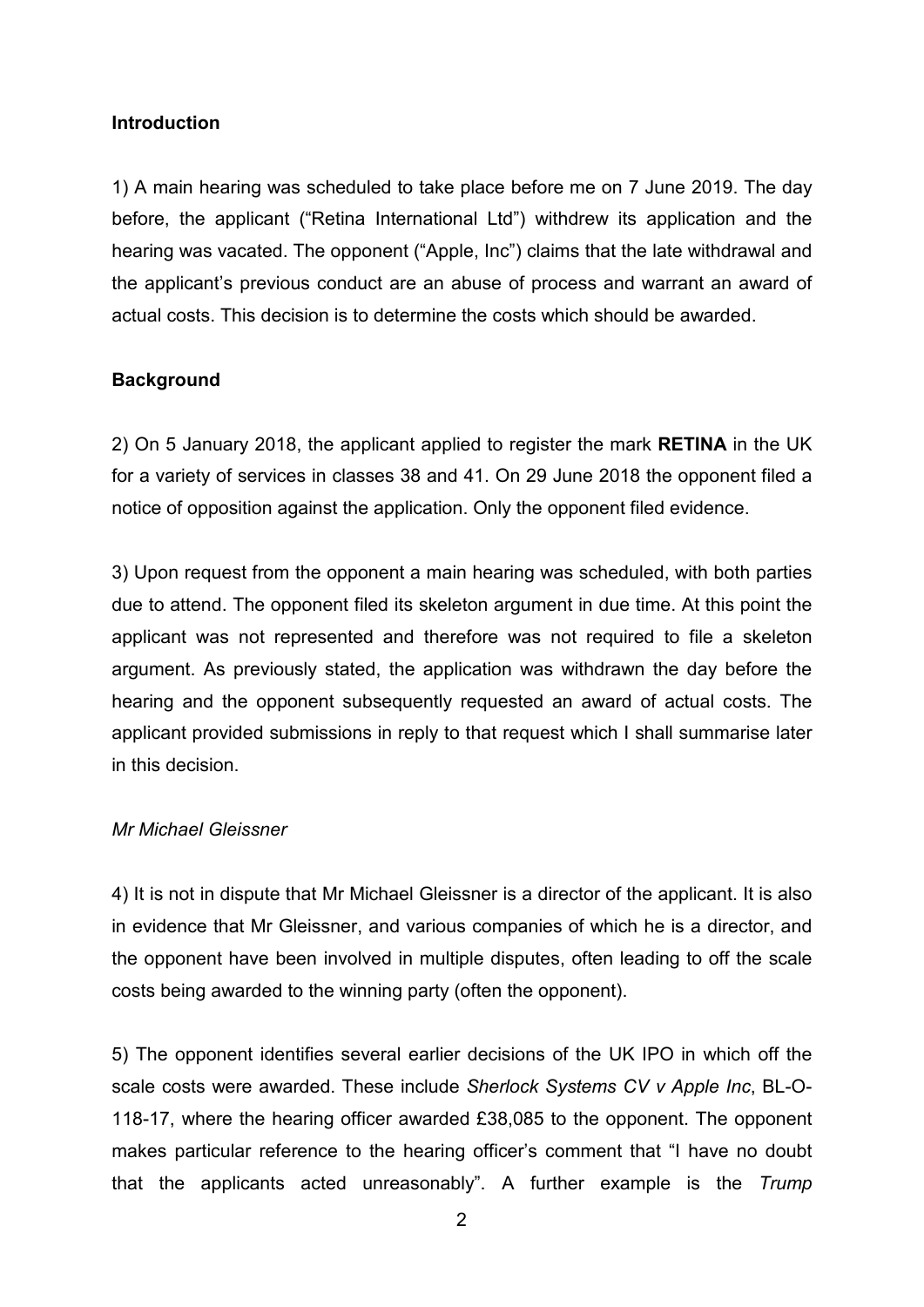*International[1](#page-2-0)* case where the High Court upheld the hearing officer's decision to award £15,105.70 against Mr Gleissner's company. The hearing officer remarked that Mr Gleissner's "indefensible position" appeared in this case to be "calculated to maximise potential interference" with the opponent's brand and was filed for an illegitimate purpose.

6) The opponent relies on these previous off the scale costs award and the history of disputes between the opponent and parties of which Mr Gleissner is a director for an award of actual costs in these proceedings. The opponent also relies on a number of factors which it claims demonstrates that the applicant has behaved unreasonably in relation to the filing and pursuit of the application. I summarise these as follows:

# *i) Part of an abusive course of conduct*

7) The applicant's behaviour, and more specifically, Mr Gleasner's, is part of an abusive course of conduct involving numerous applications which stretch beyond these proceedings. The opponent states that the pursuit of such a course of conduct was inherently unreasonable and Mr Gleissner, and his associated companies, are aware of this, as evidenced by the cost awards previously made against them.

# *ii) Bad faith*

8) The opponent states that its opposition was based on a section 3(6) bad faith claim which the applicant has neither denied or defended. It has been silent throughout. Therefore, the opponent states that "rather than face" the bad faith allegation, the applicant "had no answer to Apple's case".

# *iii) Withdrawal as an abuse of process, including timing and manner*

9) In essence, the opponent claims that the withdrawal of the application 18 months after it had been filed and on the eve of the final hearing, is itself abusive and highly unreasonable. The opponent goes on to state that "Mr Gleissner has again shown a

<span id="page-2-0"></span> <sup>1</sup> *Trump International Ltd v DTTM Operations LLC* [2019] EWHC 769 (Ch)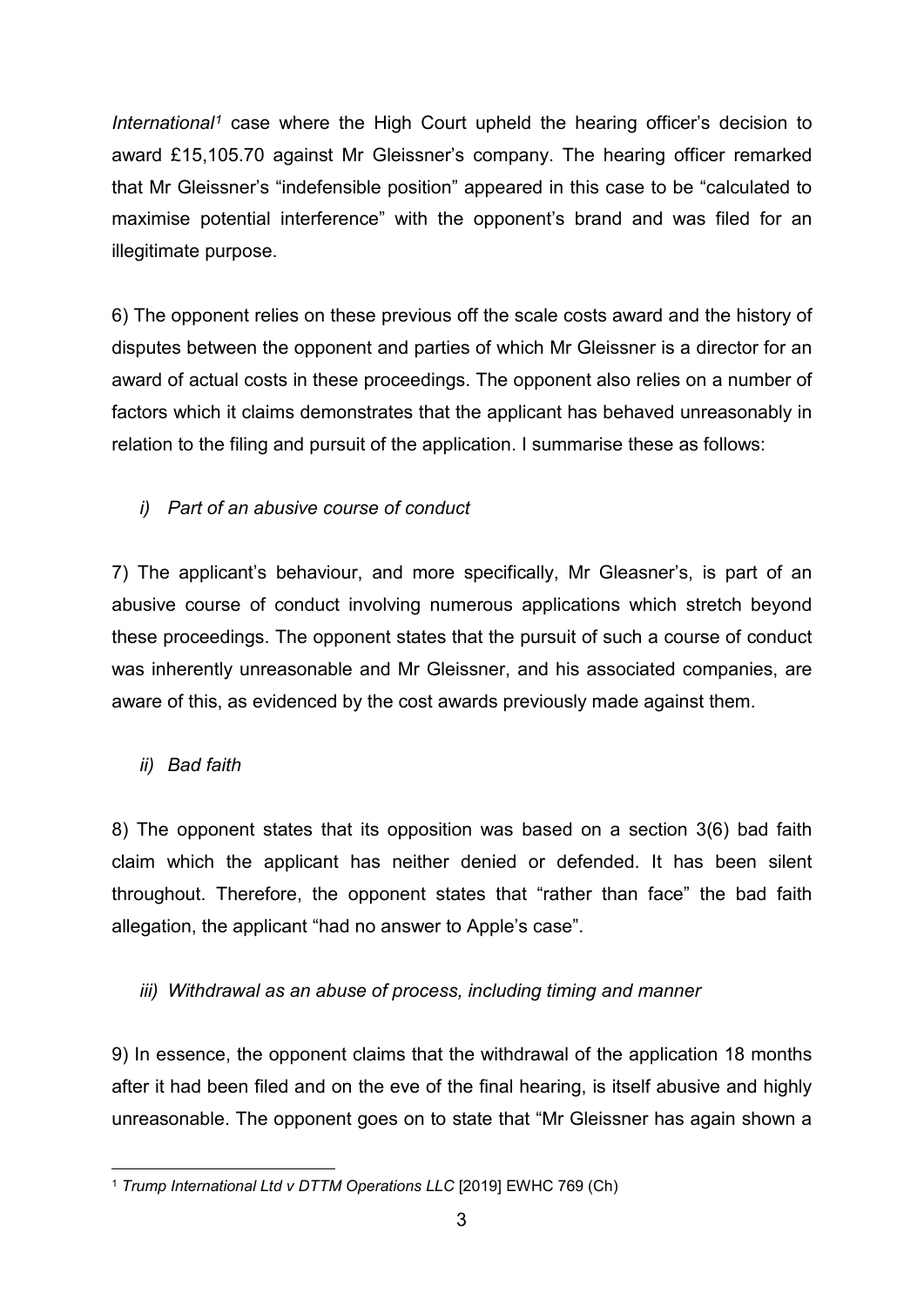flagrant degree of cynicism towards, and disrespect for, the processes of the Registry and the costs incurred by Apple [the opponent] in preparing for the hearing."[2](#page-3-0) Accordingly, the opponent claims that "The collateral benefit obtained by such withdrawal is avoiding a further finding of bad faith against Mr Gleissner and his companies…"[3.](#page-3-1)

10) The opponent also refers to an undefended opposition in the Benelux, between the same parties. The opponent therefore draws the inference that the applicant had no intention to defend its application in the UK and this is also an abuse of process.

### *iv) No reasonable basis for filing the application*

11) The opponent claims that the applicant has not provided a reasonable basis for filing the application. In other words, the opponent appears to be stating that applying for a mark which is so similar to the opponent's mark must have been filed for illegitimate and collateral purposes.

#### *v) Requiring proof of use*

12) The opponent argues that electing to put the opponent to proof of use was unreasonable, particularly since it is clear that the mark has been used. I note from the Form TM8 (counterstatement) that the applicant requested that the opponent provides proof of use for its services in classes 38 and 41 and not its class 9 goods.

#### *vi) Deterrent and the problem of unpaid costs*

13) The opponent states that there is a requirement for the UK IPO to make an actual costs award to act as a deterrent to further abuses of process. Further, it claims that "The IPO's evidence in *Trump International* suggested that Mr Gleissner's companies account for over one third of unpaid costs orders in the Registry." Therefore, a further award for actual costs would support applications for security of costs against future proceedings involving Mr Gleissner.

<span id="page-3-0"></span> <sup>2</sup> Paragraph 25 of the submissions.

<span id="page-3-1"></span><sup>3</sup> Paragraph 26 of the submissions.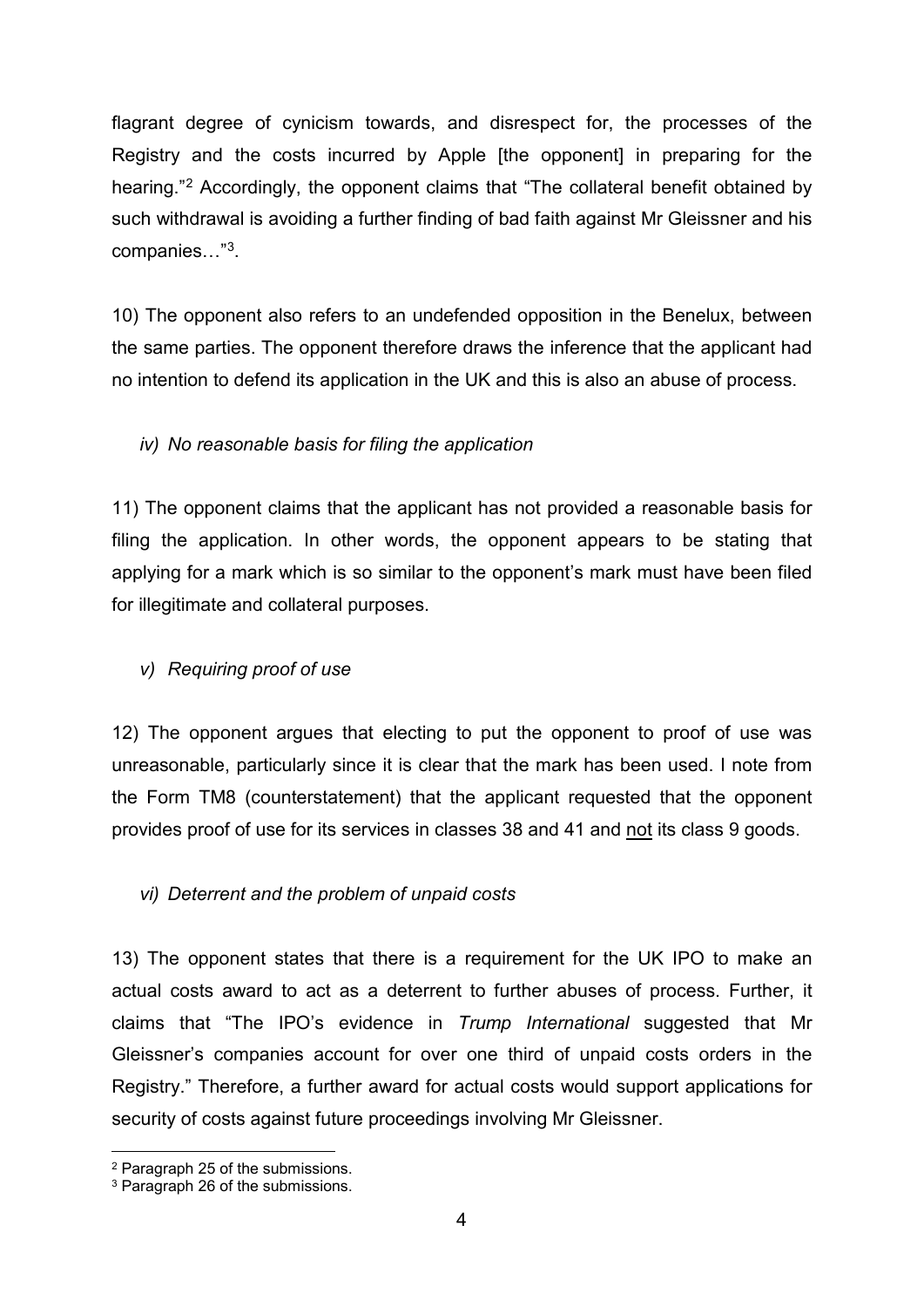14) To summarise, the opponent claims that given the history of disputes between it, Mr Gleissner and his associated companies, and the prior actual costs being awarded against them, off the scale costs are justified.

15) In view of the above, the opponent requests costs amounting to £45,527.

### *Applicant's submissions*

16) The applicant was given an opportunity to file its written submissions in response to the request for actual costs. I duplicate it's reply in full below:

"We contest the "Costs" presented by Opponents' attorneys for the following reasons:

- 1. The Applicant did not request a "hearing" this was demanded by the Opponent alone – Applicant had no reason to have any hearing and was content to allow the UKIPO to decide the matter. As such, these costs should be shouldered by the Opponent.
- 2. The amount for the defence (27,710 GBP) is offensively overinflated and should be capped at 5000 GBP – our defence costs were substantially below even this amount."

# **The legislative provisions**

17) Section 68 of the Act and rule 67 of The Trade Marks Rules 2008 read as follows:

"68. - (1) Provision may be made by rules empowering the registrar, in any proceedings before him under this Act -

(a) to award any party such costs as he may consider reasonable, and

(b) to direct how and by what parties they are to be paid.

- $(2)$ ...
- $(3)$ …"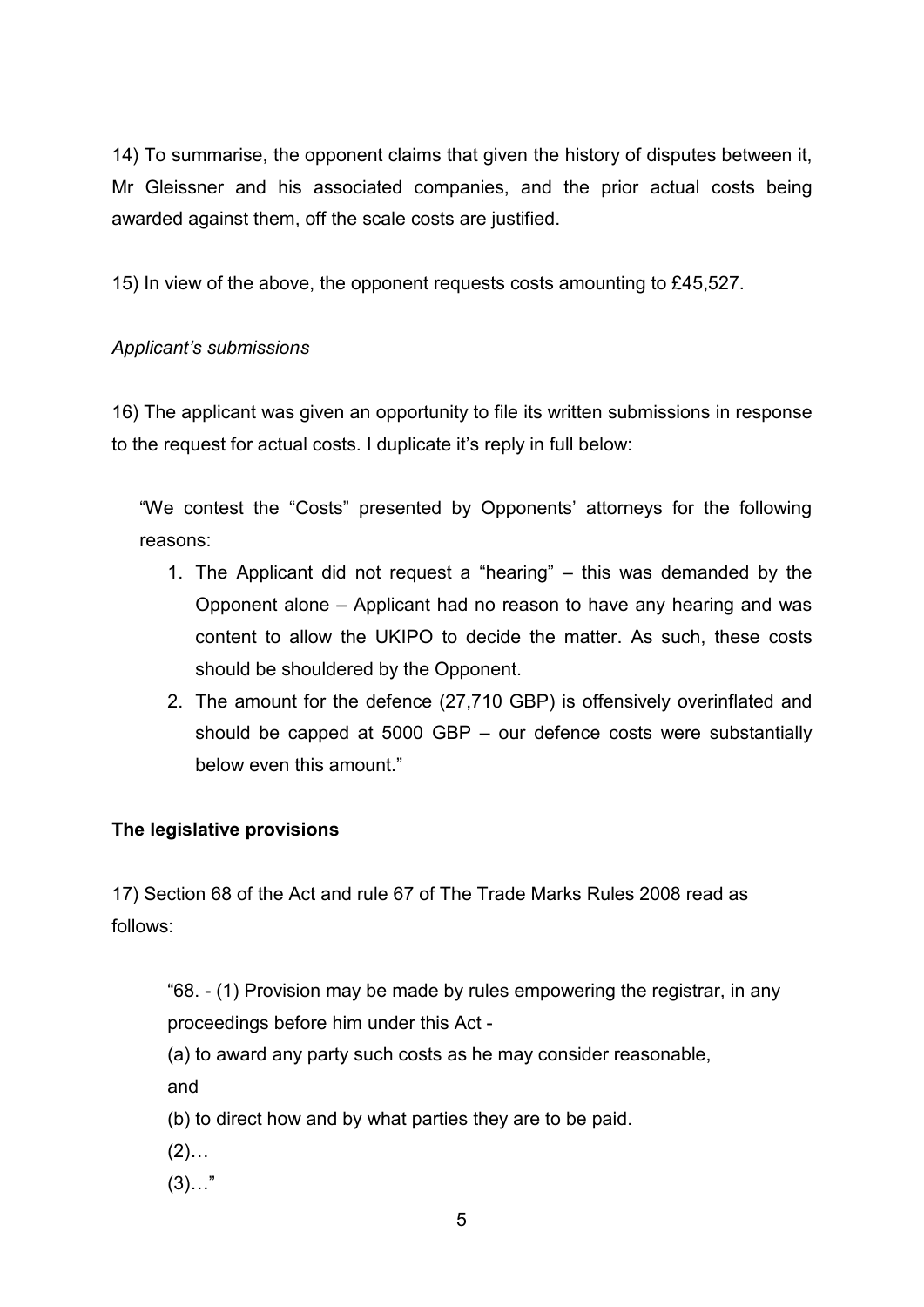And:

"67. The registrar may, in any proceedings under the Act or these Rules, by order award to any party such costs as the registrar may consider reasonable, and direct how and by what parties they are to be paid."

18) As various Tribunal Practice Notices ("TPN") issued over the years have made clear, the tribunal normally awards costs by reference to a published scale as a contribution towards any costs incurred; the most recent TPN in this regard is no. 2 of 2016. Such awards are normally, but not exclusively, made to the successful or most successful party. However, as the various TPNs make clear, the tribunal may, if it considers it appropriate, make an award amounting to full compensation.

19) The fact that the applicant is entitled to withdraw its application at any time does not change how I must approach the request for an award of off the scale costs. This is because I must judge the applicant's behaviour objectively. Having done so, I am of the view that the applicant has acted unreasonably and its conduct amounts to an abuse of process. However, this does not mean that I must automatically award off the scale costs. In *Rizla's* application[4,](#page-5-0) "*the behaviour in question constituted such exceptional circumstances that a standard award of costs would be unreasonable*." Any award must be assessed taking into account all the relevant factors.

20) Turning to the six points listed by the opponent and summarised at paragraphs 7 to 13 above, I comment as follows. I agree with point (i) that the Mr Gleissner's actions appear to be part of a history of abusive conduct. There are a number of cases whereby Mr Gleissner's company's conduct has evidently been found to be abusive. With regard to point (ii), the onus is on the opponent to prove its *prima facie* case and then for the applicant to demonstrate why the claim is false or incorrect. However, the applicant chose to remain silent on the point. Therefore, I consider this argument to have some merit. I agree with point (iii). The timing in which the application was withdrawn is clearly abusive.

<span id="page-5-0"></span> <sup>4</sup> [1993] RPC 365 at 377.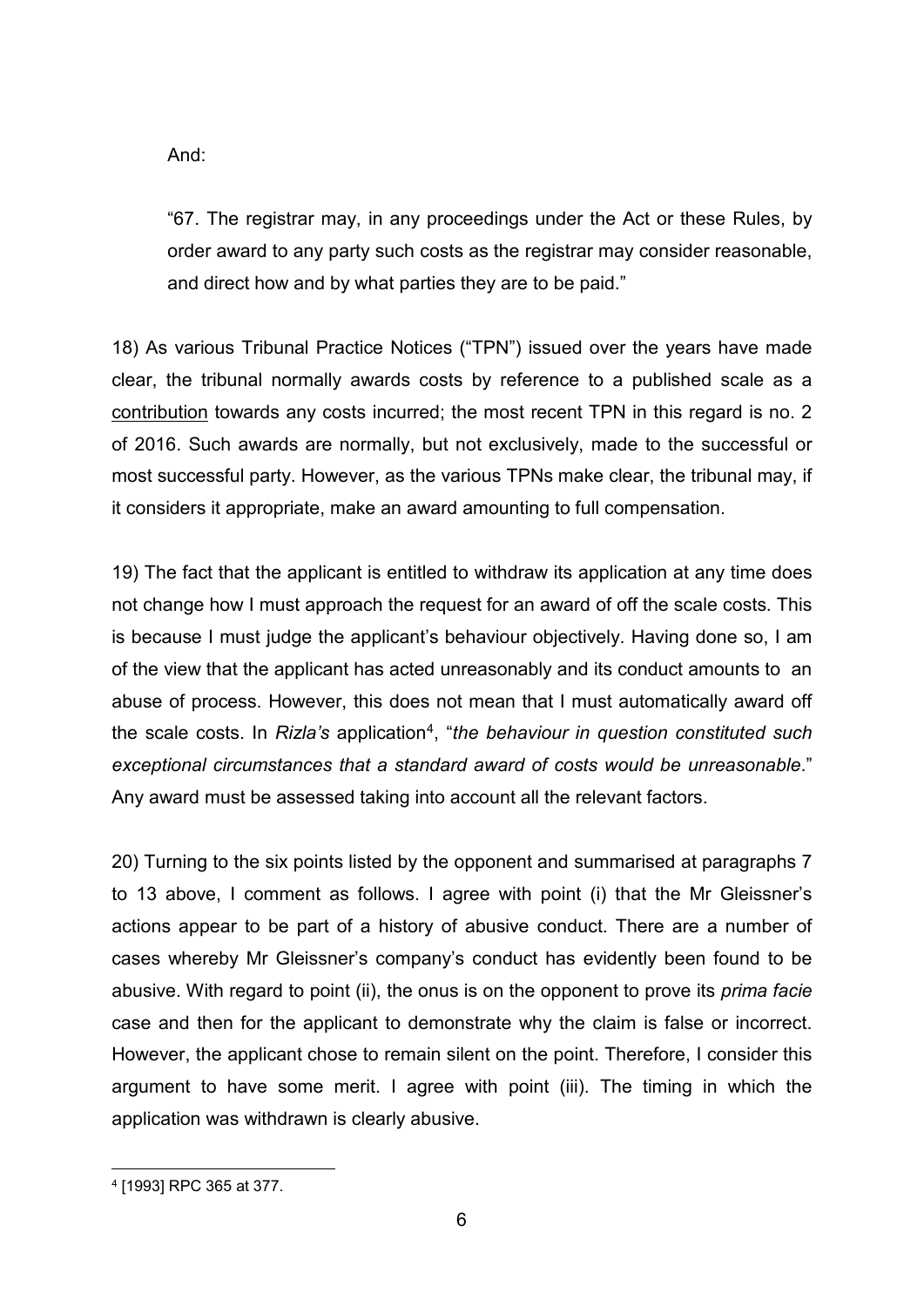21) Bearing in mind the history between Mr Gleissner's companies and the applicant, and in the absence of an explanation or denial to the contrary, it does appear that the mark chosen was aimed at disrupting the opponent and along the way the UK IPO was used as the forum to disrupt its business. Therefore, I also agree with point (iv). I do not agree with point (v) since the applicant did not request that the opponent provides proof of use for its class 9 goods. I accept point (vi) insofar that the UK IPO has a duty to deter and protect parties from potentially abusive acts.

22) Taking all of the factors into consideration, I have no doubt that the opponent is justified in being awarded its reasonable costs in opposing the application.

#### *What are the opponent's reasonable costs?*

23) The opponent claims £1,971 for the "drafting and filing of TM7 and Statement of Grounds". This roughly equates to around 7 hours of work at around £270 per hour. This task could have been completed in 5 hours and so I allow £1350.

24) The opponent claims £26,710 for reviewing the counterstatement and, in essence, preparing and filing its evidence and submissions. At this stage I should add that the opposition was based upon sections  $5(2)(a)$  and  $(b)$ ,  $5(3)$ ,  $5(4)(a)$  and 3(6) of the Act. There can be no dispute that the opponent was entitled to rely on these grounds of opposition. The opponent also states that the applicant put them to proof of use for its earlier relied upon registration. However, it only requested use in respect of classes 38 and 41, and not class 9. Therefore, the opponent was not put to proof of use of all the earlier relied upon goods and services.

25) The evidence consists of 1) two witness statements, 2) 41 accompanying exhibits and 3) 34 pages of written submissions with four annexes. The witness statement of Mr Sweeden, a solicitor at Locke Lord LLP, the opponent's representatives, is 2 pages (10 paragraphs) long, with 5 exhibits. The second witness statement was from Mr Thomas La Perle (a member of the opponent's inhouse legal team) is 22 pages long with 36 exhibits.

7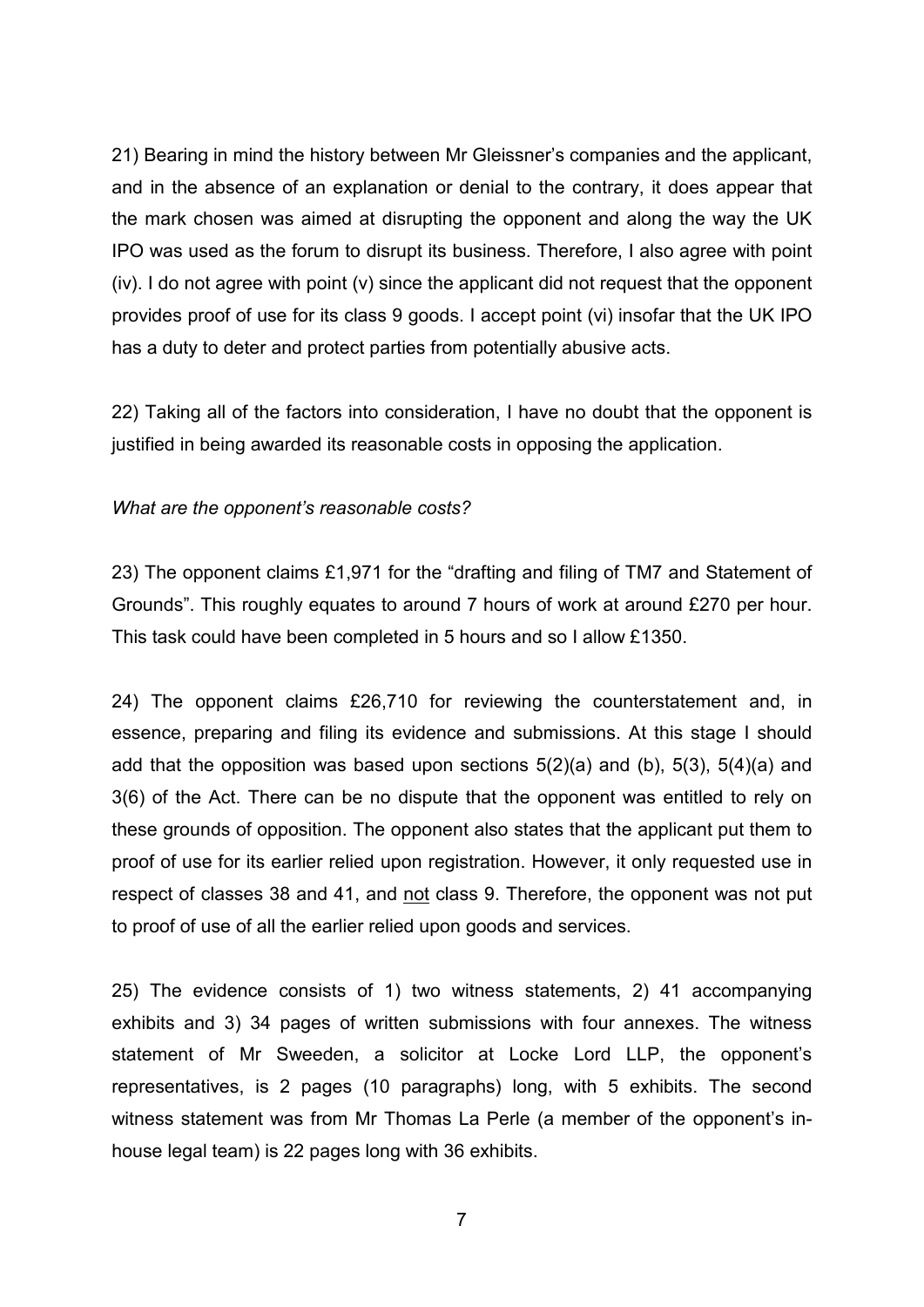26) As previously stated, the opposition was based on, inter alia, sections 5(3), 5(4)(a) and 3(6). They are evidence based grounds which typically require the opponent to demonstrate use and reputation of the earlier mark that it relies upon. As much of this evidence would have served a proof of use purpose, I do not agree with the opponent's argument that it was put to significantly more expense by the applicant putting it to proof of use of its class 38 and 41 services and not class 9. Whilst the evidence is extensive, I do consider £26,710, which equates to approximately 100 hours, to be excessive. I find a reasonable period of time to be 60 hours, which equates to £16,200.

27) The opponent claims £7,058 for "preparations for hearing (as at June 2019)" and a further £9,588 "Counsel's fees". It is noted that the opponent's "Anticipated costs for hearing (prior to and attendance)" of £1,200 have been struck through. This is sensible since these costs were not incurred. I do accept that the opponent will have incurred some Counsel fees despite the hearing not proceeding. However, it appears from the schedule of costs that Mr Sweeden drafted the skeleton argument. I also note from the file that the opponent filed a brief witness statement shortly before the hearing. The schedule does not specifically state what actions were carried out by counsel and how long it took. Accordingly, I do not consider it reasonable to award £7,058 for the "preparations for the hearing" and a further £9,588 for "Counsel's fees" when there appears to be some overlap in the work carried out, apart for the preparation of the evidence which appears to have been carried out solely by Mr Sweeden. As a consequence, I award £7,000 for the filing of the further evidence and preparations for the hearing. I consider this to be reasonable.

28) To summarise, I award the following:

| <b>TOTAL</b>                                             | £24,550 |
|----------------------------------------------------------|---------|
| Preparing for the hearing                                | £7,000  |
| Preparing and filing of evidence and relate matters      | £16,200 |
| Preparing and filing the Form TM7 (statement of grounds) | £1,350  |

29) I therefore order Retina International Ltd to pay Apple, Inc. the sum of £24,550. The above sum should be paid within 21 days of the expiry of the appeal period or